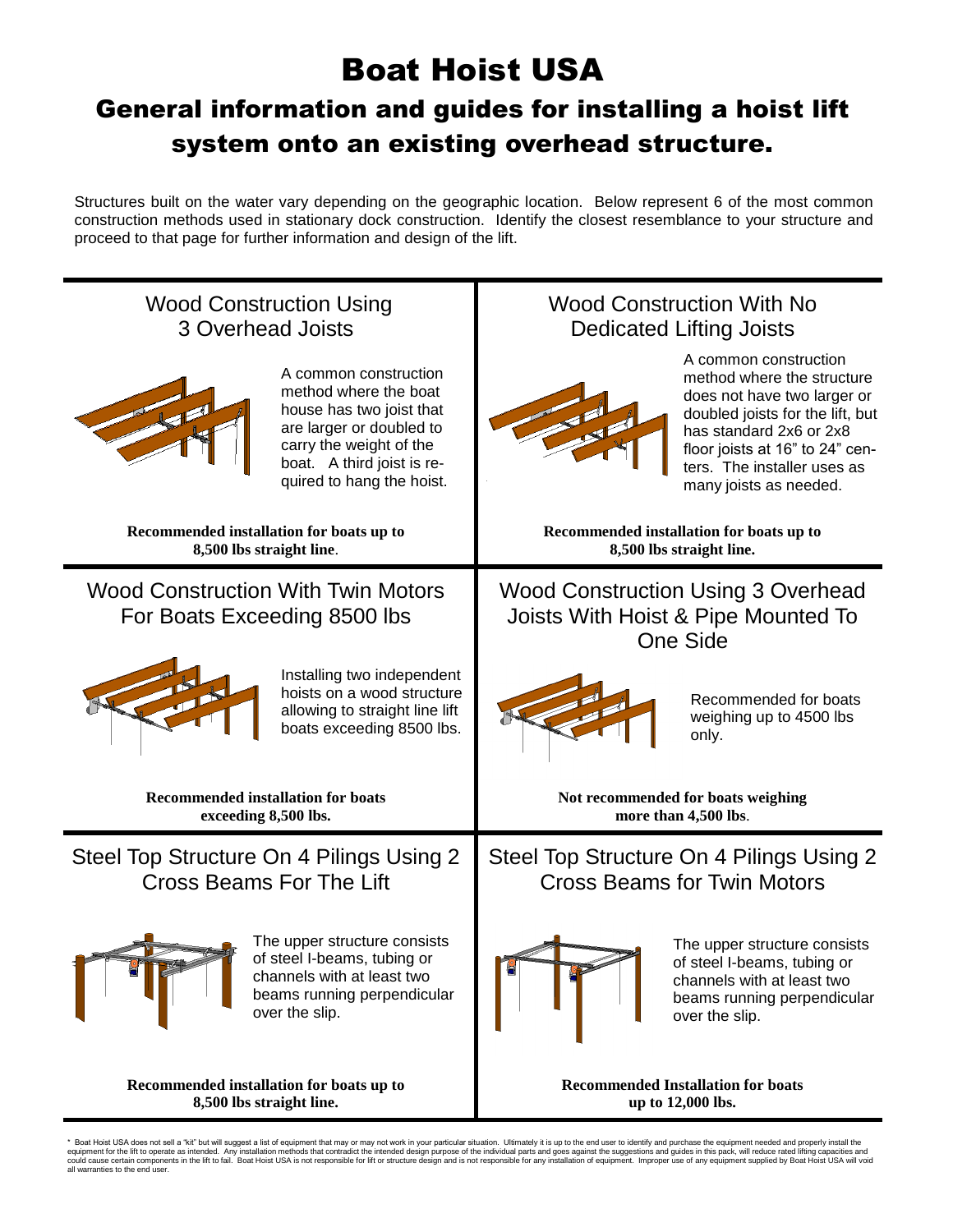# **Boat Hoist USA Guide to Overhead Lifts**

**The flat plate hoist overhead lift system is the most cost effective method to get your boat out of the water. Keep in mind that each structure and installation method is unique to your application and boat being lifted. The following are common guidelines that all overhead lift systems must follow to properly and safely lift the boat.**

- **Check the weight of your load versus the lift capacity of the hoist. When calculating the load, don't forget the weight of the boat, fuel, boating gear, cradle, etc.**
- **Make sure you have enough voltage to lift your boat.**
- **Never weld a hoist to the structure.**
- **Mount the hoist at the end of the pipe.**
- **Only use two bolts to mount the hoist to the joist.**
- **Always grease the hoist before use and at least twice a year.**
- **The drive pipe needs to be perpendicular to the hoist and should slide easily within the hoist sleeve.**
- **Always support the pipe on each side of the lifting point and every ten feet with pipe supports.**
- **Always use the proper size of 7x19 Aircraft Cable to lift your boat.**
- **Proper cable attachment to the pipe is important.**
- **Cables need to be perpendicular to pipe (See Figure 2).**
- **Make sure cable is winding off opposite sides of the pipe (See Figure 1).**
- **Make sure cable clamps are attached to the cable correctly with the saddle side of the clamp on the un-cut side of the cable.**
- **Always hang strap hangers at a 45 degree angle to the boat (See Figure 2).**
- **Cable winders are optional. They increase the life of the cable, but decrease the lifting capacity of the hoist.**
- **Permanently mount the switch with the cable coming out the bottom of the switch. This will eliminate water penetration.**



**Customer Service Monday thru Friday 8:00am-5:00pm CT. 800-259-8715 On-line Product Support www.bh-usa.com**



#### **A word to the end user:**

**While there are many notable and qualified professional lift installers, there are also many nonqualified installers. There is no governing or licensing agency that regulates the installation of lifts. Please take a moment to familiarize yourself with the basics of a lift and its design, and then check the installation of your lift.**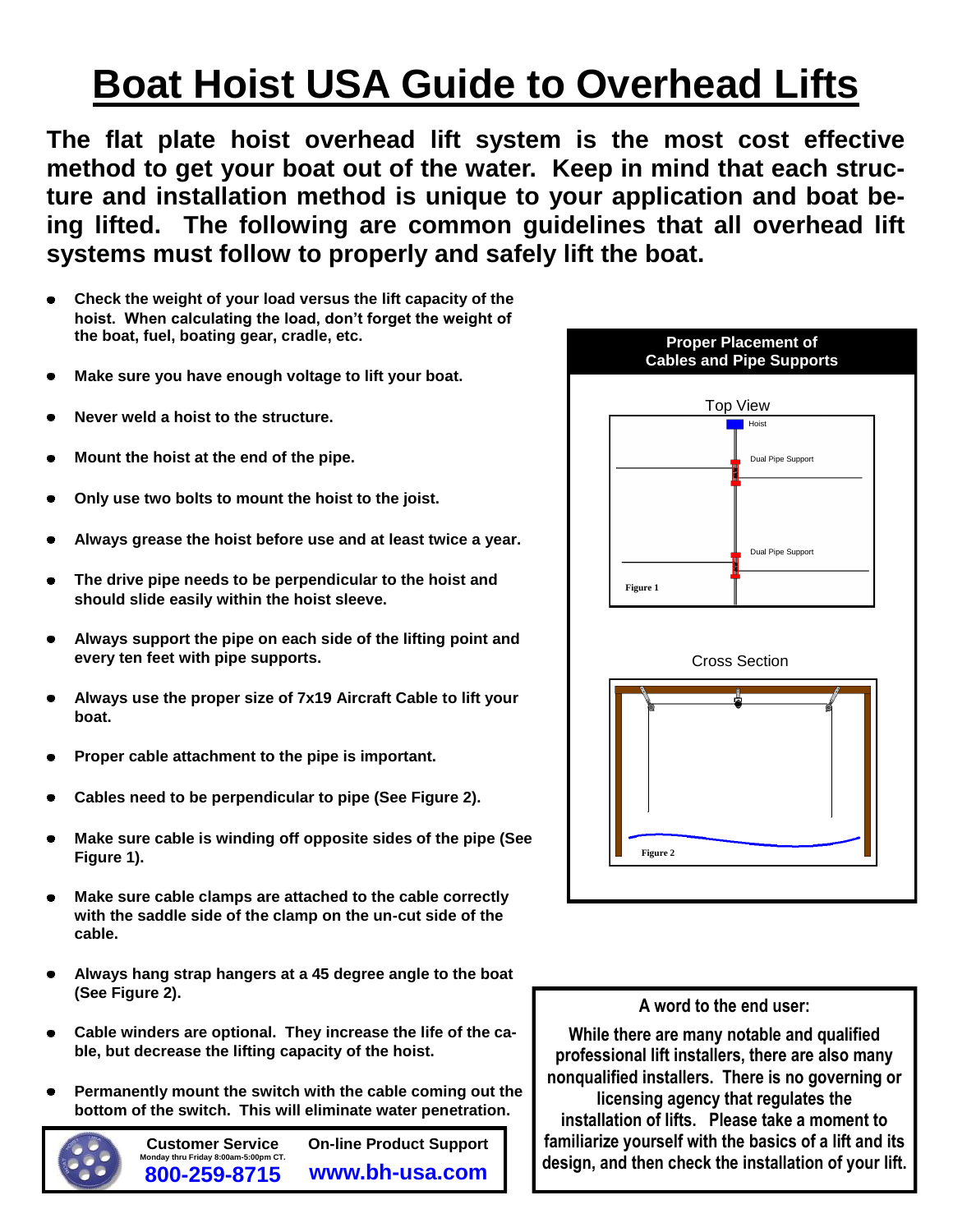## **Wood Construction Using 3 Overhead Joists**

**A common construction method where the boat house has two joists that are larger or doubled to carry the weight of the boat. Boat Hoist USA considers this type of overhead installation a good option.**

#### **Recommended Parts List**

- **1. One Boat Hoist USA flat plate hoist**
- **2. Two dual pipe supports for wood #700055**
- **3. Four 3" or 4" blocks #700027 or 700028**
- **4. Four 12" strap hangers Item #700038**
- **5. Min 80-100' of 1/4" 7 x 19 aircraft cable #700071**
- **6. Eight cable clamps #700103**
- **7. Four cable thimbles #700133**
- **8. Two polyester slings or one boat cradle**
- **9. Four 10lb weights #700152 (if using slings)**
- **10. Two cable winders #700149\* (optional)**
- **11. Complete fastener pack**

**\*** Cable winders are optional. They increase the life of the cable, but decrease the lifting capacity of the hoist up to 20%.



Mount the Boat Hoist USA hoist to the joist that will not be supporting the blocks. The hoist and pipe supports should be mounted in the center of the slip. See Figure 1. Use only two holes (not all four) to mount the hoist to the joist.



The strap hangers need to be mounted on the joist at a 45 degree angle toward the boat. See Figure 2. The block hangs at the end of the strap hanger and should be directly above the lift point on the cradle or sling. See Figure 3.



The dual pipe supports are designed to mount in the center directly under a joist. This will allow the cable to line up with the blocks.

Recommended Joist Spacing: 10' to 12' apart.

> Use one section of cable for the front and one for the back. Drill a hole in the pipe and run the cable through. Cables need to run perpendicular to pipe, not at an angle.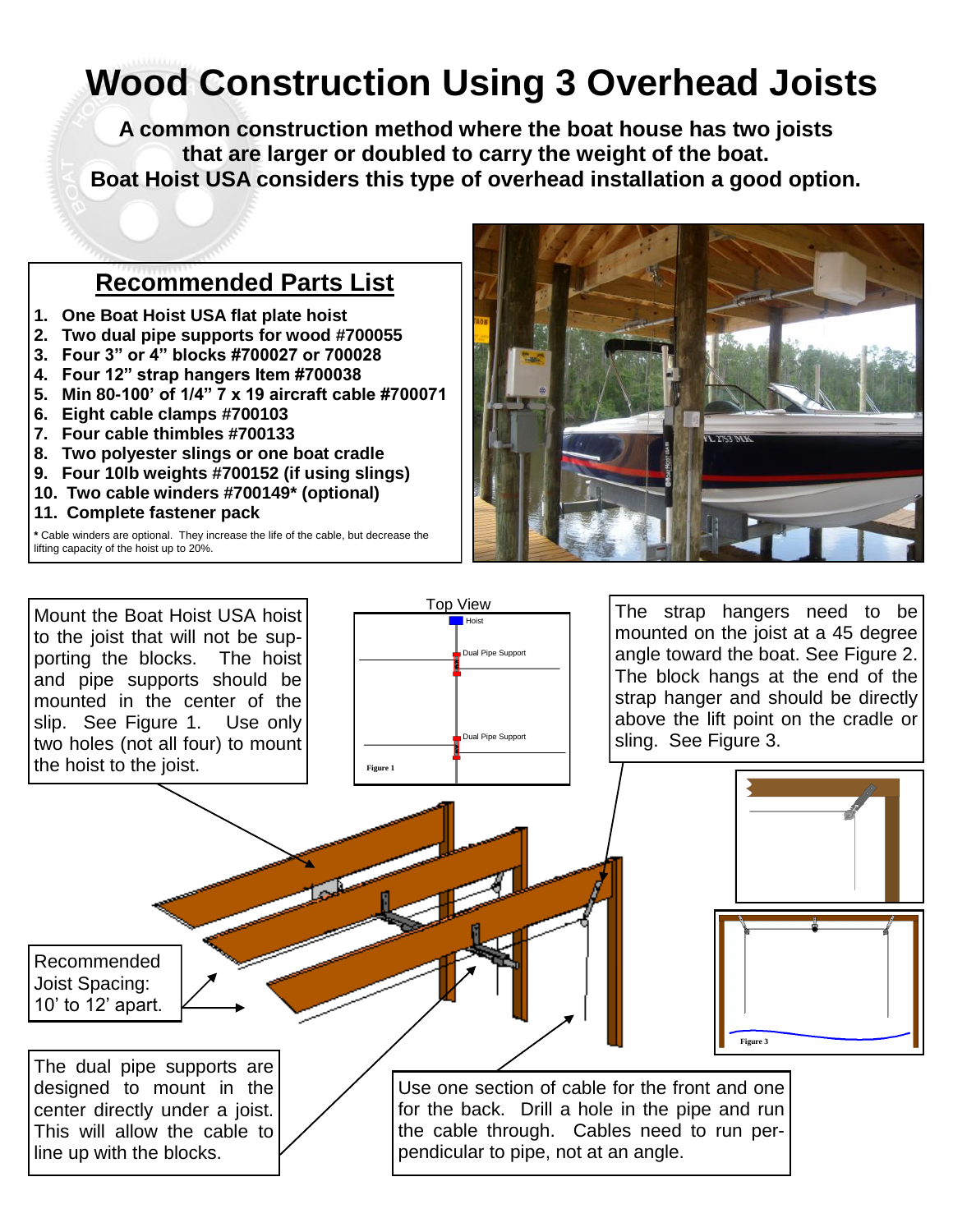### **Wood Construction With No Dedicated Lifting Joists**

**A common construction method where the structure does not have two larger or doubled joists for the lift, but has standard 2 x 6 or 2 x 8 floor joists at 16" or 24" centers.** 

#### **Recommended Parts List**

- **1. A Boat Hoist USA flat plate hoist**
- **2. Three basic pipe supports for wood#700053**
- **3. Four 3" or 4" blocks #700027 or 700028**
- **4. Four 12" strap hangers #700038**
- **5. Min 80-100' 1/4" 7 x 19 aircraft cable #700071**
- **6. Eight cable clamps #700103**
- **7. Four cable thimbles #700133**
- **8. Two polyester slings or one boat cradle**
- **9. Four 10lb weights #700152 (if using slings)**
- **10. Two cable winders #700149\* (optional)**
- **11. Complete fastener pack**

**\*** Cable winders are optional. They increase the life of the cable, but decrease the lifting capacity of the hoist up to 20%.

Mount the Boat Hoist USA hoist to the joist not being used to hold the blocks or pipe supports. The hoist and pipe supports should be mounted in the center of the slip. Use only two holes (not all four) to mount the hoist to the joist.



The strap hangers need to be mounted on the joist at a 45 degree angle toward the boat. See Figure 2. The block hangs at the end and should be directly above the lift point on the cradle or sling. See Figure 3.

IMAGE



The pipe supports are designed to mount on joists that are not supporting the blocks and strap hangers. You must mount one pipe support before and after the lifting point. We also recommend using additional pipe supports every ten feet. See Figure 1.

Use one section of cable for the front and one for the back. Drill a hole in the pipe and run the cable through. Cables need to run perpendicular to pipe, not at an angle.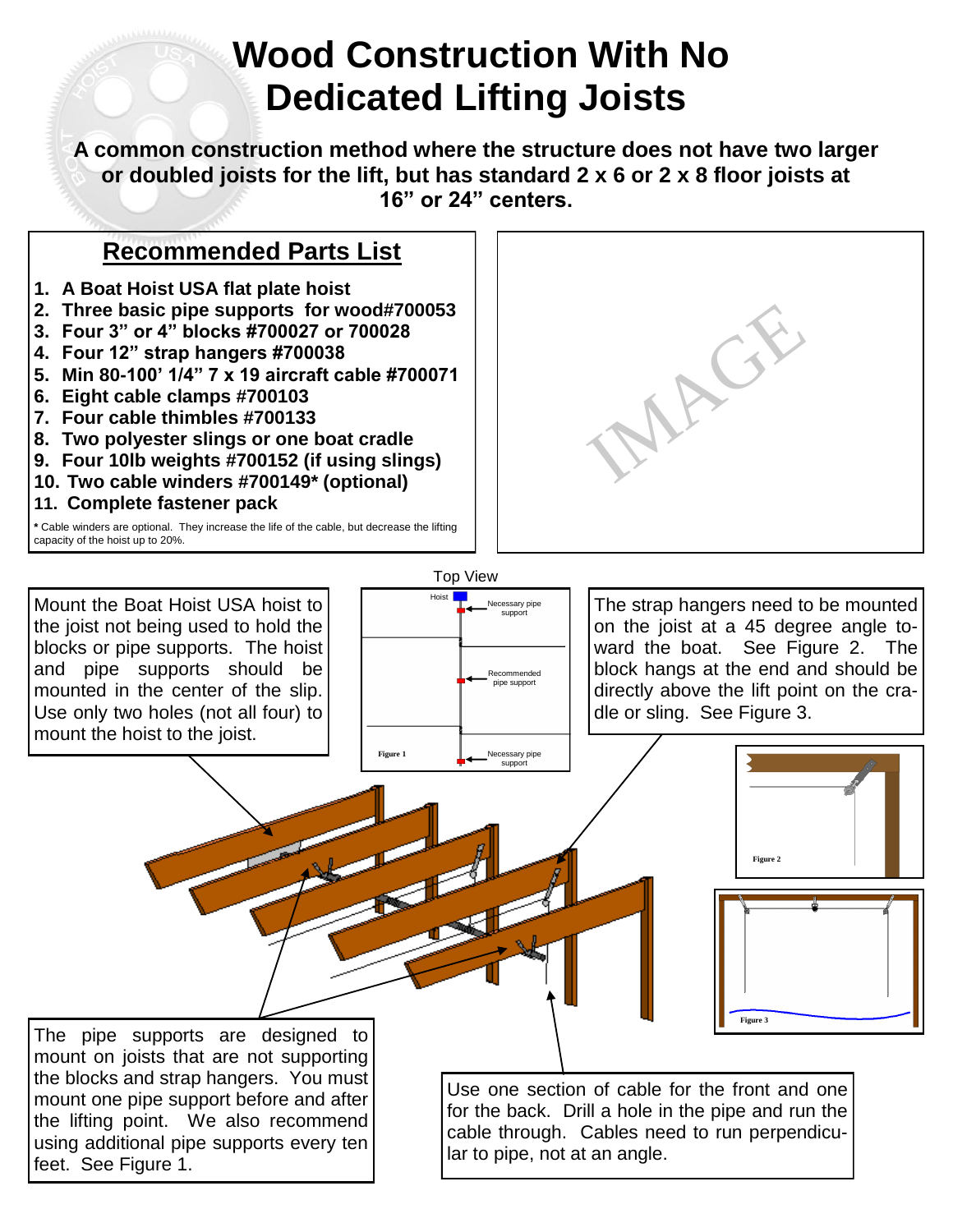### **Wood Construction With Twin Motors For Boats Exceeding 8500 lbs**

**Installing two independent hoists on a wood structure allowing to straight line lift boats exceeding 8500 lbs.**

#### **Recommended Parts List**

- **1. One Boat Hoist USA flat plate hoist**
- **2. One Boat Hoist USA flat plate hoist wired with 45' of control cable**
- **3. Four dual pipe supports for wood #700055**
- **4. Min 80-100' 1/4" 7 x 19 aircraft cable #700071**
- **5. Eight cable clamps #700103**
- **6. Four cable thimbles #700133**
- **7. Two polyester slings or one boat cradle**
- **8. Four 10lb weights #700152 (if using slings)**
- **9. Four cable winders #700148\* (optional)**
- **10. One GEM GR2 Remote #400013 (optional)**
- **11. Complete fastener pack**

**\*** Cable winders are optional. They increase the life of the cable, but decrease the lifting capacity of the hoist up to 20%.

Mount the Boat Hoist USA hoists to joists not being used to support the blocks or pipe supports. Mount the hoists on both sides of the boat running parallel to the boat. This ensures that each hoist will be sharing the load.



The dual pipe supports should be mounted directly above each lifting point on the sling or cradle. The dual pipe supports are designed to mount in the center directly under a joist.

Recommended Joist Spacing: 10' to 12' apart.

Two motors on one lift require more voltage than the traditional one motor lifts. For wire requirements, refer to the chart on page 8 of the Boat Hoist USA Equipment Guide.





Having one hoist wired with extra control cable allows you to mount both standard switches side by side. Do not attempt to wire both hoists to one drum switch. Instead, we recommend installing a GR2 GEM Remote. The GR2 will allow you to operate 2 motors with one remote.

Each lifting point will require its own length of cable. Find the center of each dual pipe support and drill a hole in the pipe. Run the end of the cable through the hole, and then feed it through the shaft of the pipe and out the end. Attach a cable clamp, and then pull the cable back through pipe.

In this application the dual pipe supports will be load bearing. Each pipe support must be well greased to help eliminate unnecessary friction.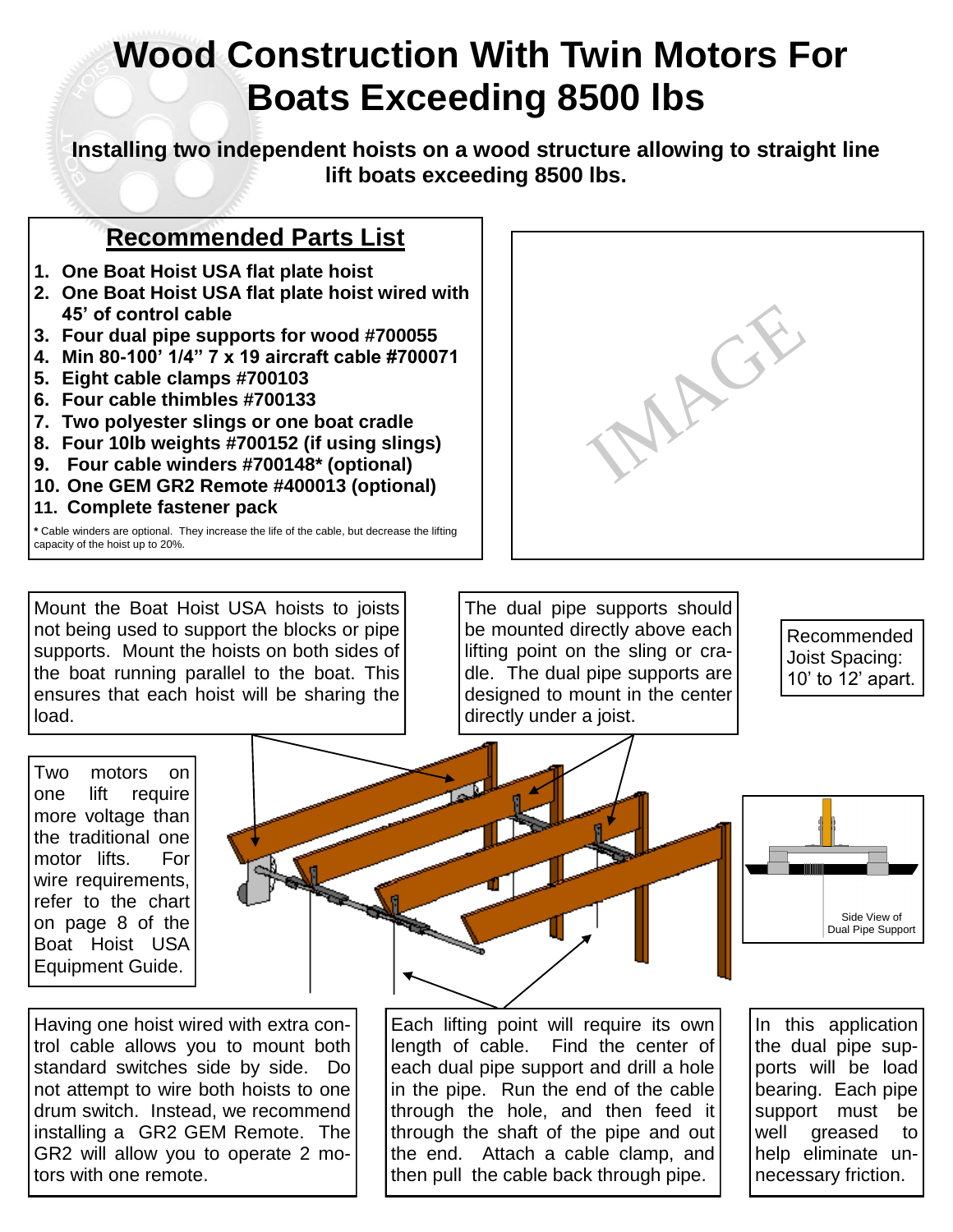### **Wood Construction Using 3 Overhead Joists With Hoist & Pipe Mounted To One Side**

**Recommended Boats weighing up to 4500 lbs.**

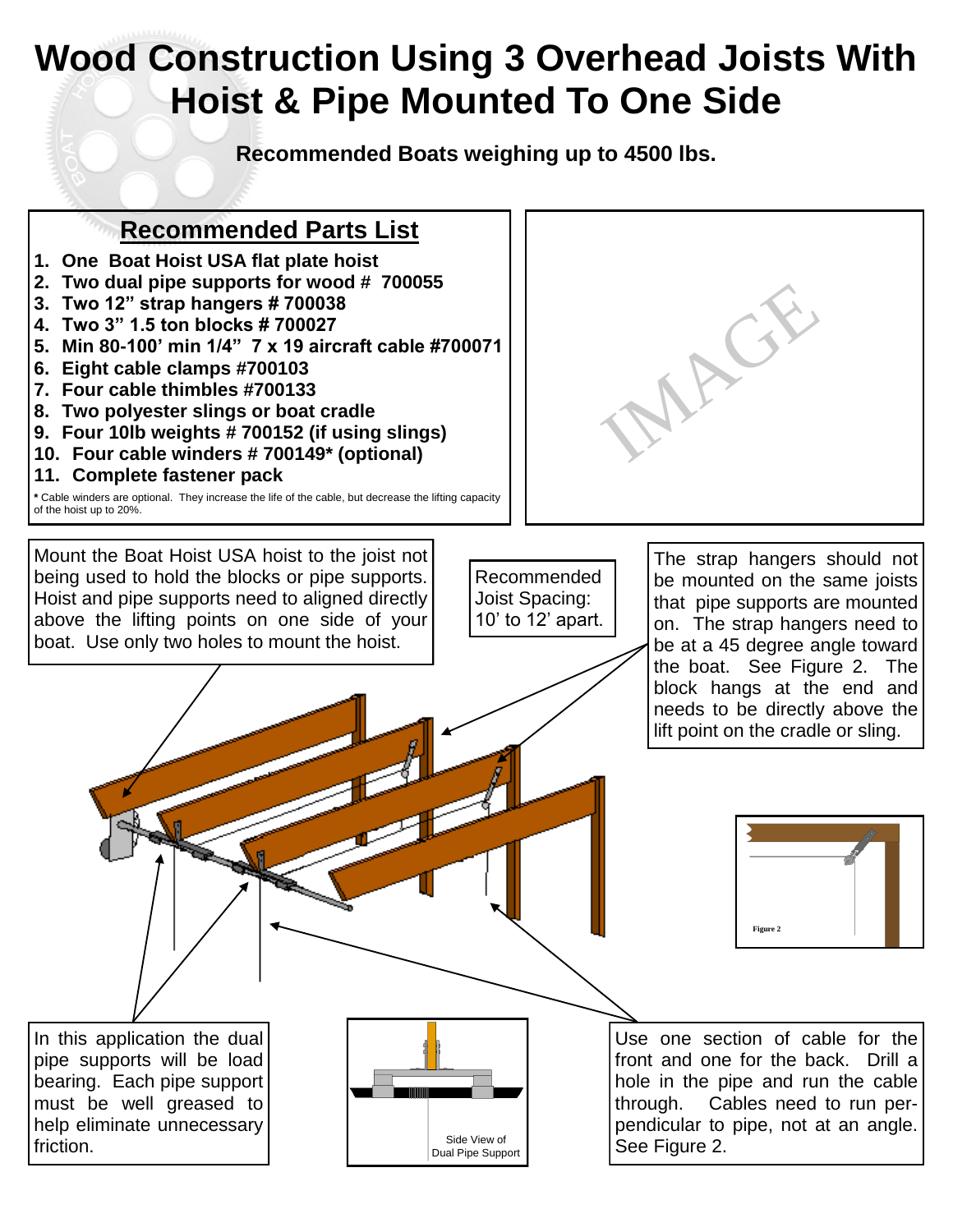### **Steel Top Structure On 4 Pilings Using Two Cross Beams For The Lift**

**Recommended for boats up to 8500 lbs**

#### **Recommended Parts List**

- **1. One Boat Hoist USA flat plate hoist**
- **2. One BHUSA hoist hanger for steel #700059-700063\***
- **3. One dual pipe support for steel #700232\***
- **4. Four galvanized I-beam clamps #700039-700043\***
- **5. Four 3" 1.5 ton or 4" 3 ton blocks #700027 or 700028**
- **6. Min 80-100' 1/4" 7 x 19 aircraft cable #700071**
- **7. Eight cable clamps #700103**
- **8. Four cable thimbles #700133**
- **9. Two polyester slings or boat cradle**
- **10. Four 10lb weights # 700152 (if using slings)**
- **11. Four cable winders # 700149\*\* (optional)**
- **12. Complete fastener pack**

warranty.

Customer must specify the size of beams they are using. **\*\*** Cable winders are optional. They increase the life of the cable, but decrease the lifting capacity of the hoist up to 20%.

The steel hoist hanger (Picture 2) is designed to properly hang the hoist and at the same time, support the pipe. The hoist hanger should be mounted on the same beam as the first lifting point. The hoist hanger is designed to be used with the dual pipe support for steel (Picture 1) only. It will not align with other supports. Do not attempt to use the hoist hanger in a side mount application; the uneven torque and leverage can damage the hoist hanger and will void





Recommended Beam Spacing: 10' to 12' apart.

Angle the galvanized I-beam clamps (Picture 3) towards the boat at a 45 degree angle. This will eliminate unnecessary torque and help the clamps from sliding on the I-beams while being used on extreme loads. Clamps can be used on I-beams, channels or Tubing.







Do not allow any more than 10 feet between the hoist hanger and the dual pipe support. Unsupported sections of the pipe will "bow" and cause the unit to bind.

Use one section of cable for the front and one for the back. Drill a hole in the pipe and run the cable through. Cables need to run perpendicular to pipe, not at an angle.